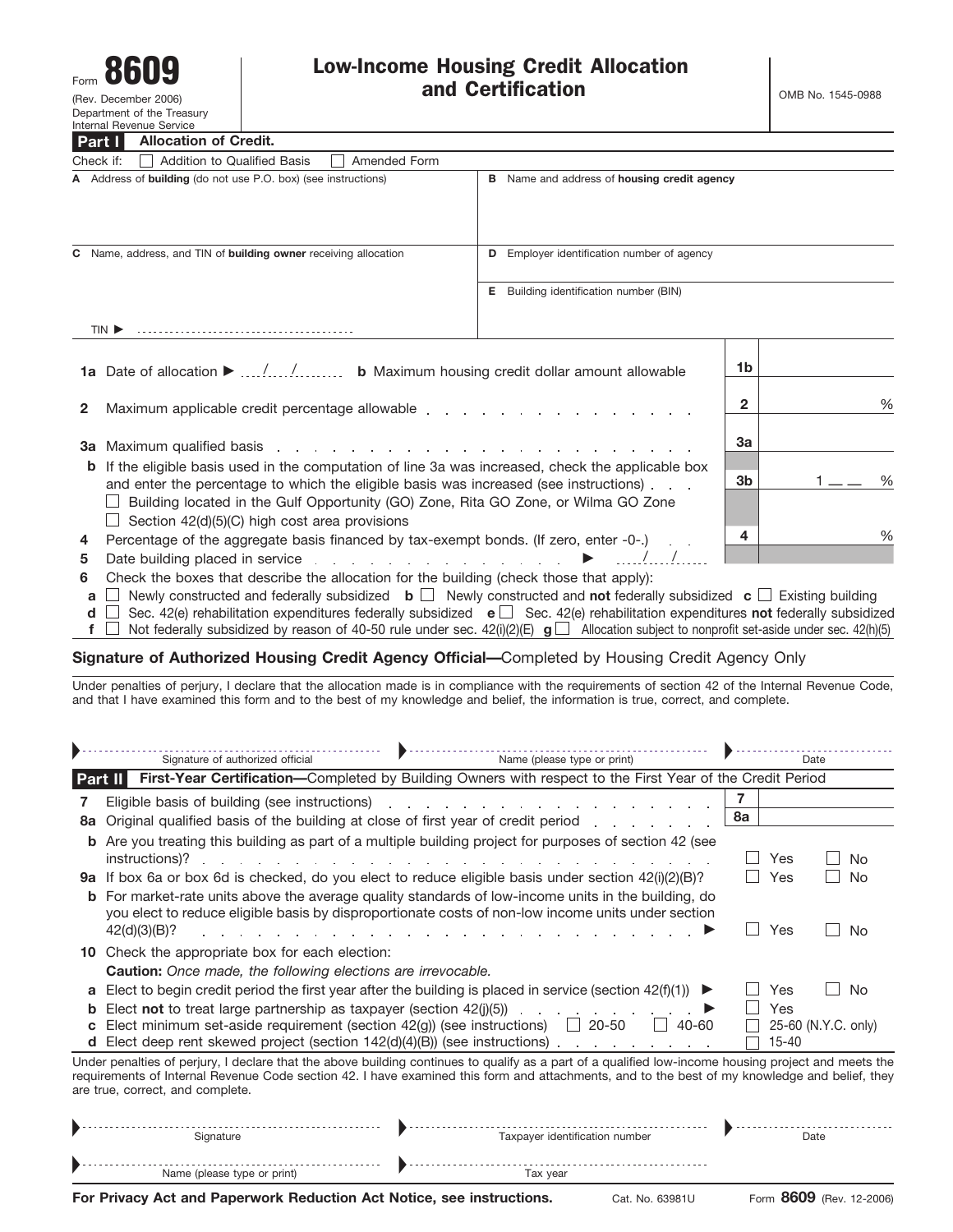Buildings located in the Gulf Opportunity (GO) Zone, Rita GO Zone, and Wilma GO Zone and placed in service in 2006, 2007, or 2008 may have an increased eligible basis. A checkbox was added to line 3b to notate when the eligible basis was increased in these circumstances. See Pub. 4492, *Information for Taxpayers Affected by Hurricanes Katrina, Rita, and Wilma,* for a list of the counties and parishes in these specific zones.

For 2006, 2007, and 2008, buildings in the Gulf Opportunity (GO) Zone will use the "national nonmetropolitan median gross income" instead of the "area median gross income" when meeting the minimum set-aside requirements under section 42(g). See *Gulf Opportunity (GO) Zone,* under *Line 10c,* later, for details.

# **General Instructions**

Section references are to the Internal Revenue Code unless otherwise noted.

# **Purpose of Form**

Owners of residential low-income rental buildings are allowed a low-income housing credit for each qualified building over a 10-year credit period. Form 8609 can be used to obtain a housing credit allocation from the housing credit agency. A separate Form 8609 must be issued for each building in a multiple building project. Form 8609 is also used to certify certain information.

**Housing credit agency.** This is any state or local agency authorized to make low-income housing credit allocations within its jurisdiction.

**Building identification number (BIN).** This number is assigned by the housing credit agency. The BIN initially assigned to a building must be used for any allocation of credit to the building that requires a separate Form 8609 (see *Multiple Forms 8609* on this page). For example, rehabilitation expenditures treated as a separate new building should not have a separate BIN if the building already has one. Use the number first assigned to the building.

**Allocation of credit.** For an owner to claim a low-income housing credit on a building (except as explained under *Tax-exempt bonds*  later), the housing credit agency must make an allocation of the credit by the close of the calendar year in which the building is placed in service, unless:

**1.** The allocation is the result of an advance binding commitment by the credit agency made not later than the close of the calendar year in which the building is placed in service (see section 42(h)(1)(C));

**2.** The allocation relates to an increase in qualified basis (see section 42(h)(1)(D));

**3.** The allocation is made for a building placed in service no later than the second calendar year following the calendar year in which the allocation is made if the building is part of a project in which the taxpayer's basis is more than 10% of the project's reasonably expected basis as of the end of that second calendar year; or

**4.** The allocation is made for a project that includes more than one building if:

- **What's New** a. The allocation is made during the project period,
	- b. The allocation applies only to buildings placed in service during or after the calendar year in which the allocation is made, and
	- c. The part of the allocation that applies to any building is specified by the end of the calendar year in which the building is placed in service.

See sections 42(h)(1)(E) and 42(h)(1)(F) and Regulations section 1.42-6 for more details.

The agency can only make an allocation to a building located within its geographical jurisdiction. Once an allocation is made, the credit is allowable for all years during the 10-year credit period. A separate Form 8609 must be completed for each building to which an allocation of credit is made.

**Multiple Forms 8609.** Allocations of credit in separate calendar years require separate Forms 8609. Also, when a building receives separate allocations for acquisition of an existing building and for rehabilitation expenditures, a separate Form 8609 must be completed for each credit allocation.

**Tax-exempt bonds.** No housing credit allocation is required for any portion of the eligible basis of a qualified low-income building that is financed with tax-exempt bonds taken into account for purposes of the volume cap under section 146. An allocation is not needed when 50% or more of the aggregate basis of the building and the land on which the building is located (defined below) is financed with certain tax-exempt bonds. However, the owner still must get a Form 8609 from the appropriate housing credit agency (with the applicable items completed, including an assigned BIN).

*Land on which the building is located.* This includes only land that is functionally related and subordinate to the qualified low-income building (see Regulations sections 1.103-8(a)(3) and 1.103-8(b)(4)(iii) for the meaning of "functionally related and subordinate").

# **Filing Requirement**

**Housing credit agency.** Complete and sign Part I of Form 8609 and make copies of the form. Submit a copy with Form 8610, Annual Low-Income Housing Credit Agencies Report, and keep a copy for the records. The agency must send the original, signed Form 8609 (including instructions) to the building owner.

**Building owner.** You must make a one-time submission of Form 8609 to the Low-Income Housing Credit (LIHC) Unit at the IRS Philadelphia campus. After making a copy of the completed original Form 8609, file the original of the form with the unit no later than the due date (including extensions) of your first tax return with which you are filing Form 8609-A, Annual Statement for Low-Income Housing Credit.

*Where to file Form 8609.* Send the properly completed and signed form(s) to:

> Internal Revenue Service P.O. Box 331 Attn: LIHC Unit, DP 607 South Philadelphia Campus Bensalem, PA 19020

**Note.** The housing credit agency may require you to submit a copy of Form 8609 with a completed Part II to the agency. You should contact the agency to obtain agency filing requirements.

Also, file Form 8609-A for each year of the 15-year compliance period. The credit is claimed on Form 8586, Low-Income Housing Credit. See the forms for filing instructions.

## **Building Owner's Recordkeeping**

Keep the following items in your records for three years after the due date (including extensions) of the owner's tax return for the tax year that includes the end of the 15-year compliance period.

● A copy of the original Form 8609 received from the housing agency and all related Forms 8609-A (or predecessor Schedules A (Form 8609)), Forms 8586, and any Forms 8611, Recapture of Low-Income Housing Credit.

● If the maximum applicable credit percentage allocated to the building on line 2 reflects an election under section 42(b)(2)(A)(ii), a copy of the election statement.

● If the binding agreement specifying the housing credit dollar amount is contained in a separate document, a copy of the binding agreement.

● If the housing credit dollar amount allocated on line 1b reflects an allocation made under section 42(h)(1)(E) or section 42(h)(1)(F), a copy of the allocation document.

# **Specific Instructions Part I—Allocation of Credit**

# **Completed by Housing Credit Agency Only**

**Addition to qualified basis.** Check this box if an allocation relates to an increase in qualified basis under section 42(f)(3). Enter only the housing credit dollar amount for the increase. Do not include any portion of the original qualified basis when determining this amount.

**Amended form.** Check this box if this form amends a previously issued form. Complete all entries and explain the reason for the amended form. For example, if there is a change in the amount of initial allocation before the close of the calendar year, file an amended Form 8609 instead of the original form.

**Item A.** Identify the building for which this Form 8609 is issued when there are multiple buildings with the same address (e.g., BLDG. 6 of 8).

**Line 1a.** Generally, where Form 8609 is the allocating document, the date of the allocation is the date the Form 8609 is completed, signed, and dated by an authorized official of the housing credit agency during the year the building is placed in service.

However, if an allocation is made under section 42(h)(1)(E) or 42(h)(1)(F), the date of allocation is the date the authorized official of the housing credit agency completes, signs, and dates the section 42(h)(1)(E) or 42(h)(1)(F)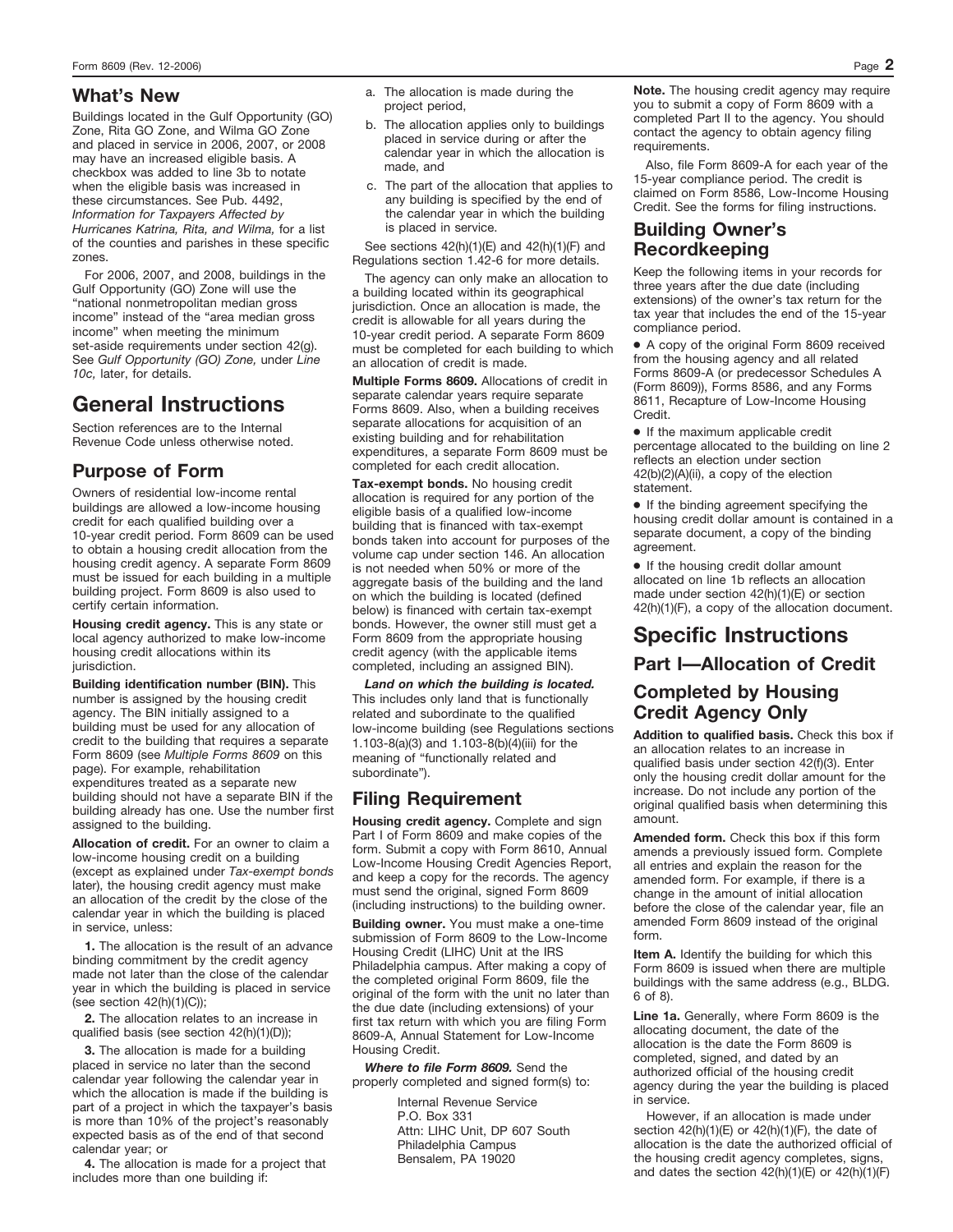document used to make the allocation. If no allocation is required (i.e., 50% or greater tax-exempt bond financed building), leave line 1a blank.

Line 1b. Enter the housing credit dollar amount allocated to the building for each year of the 10-year credit period. The amount should equal the percentage on line 2 multiplied by the amount on line 3a. As the housing credit agency is required to allocate an amount that is only necessary to assure project feasibility, the percentage on line 2 and the amount on line 3a can be adjusted by the housing agency. For tax-exempt bond projects for which no allocation is required, enter the housing credit dollar amount allowable under section 42(h)(4).

**Line 2.** Enter the maximum applicable credit percentage allowable to the building for the month the building was placed in service or, if applicable, for the month determined under section 42(b)(2)(A)(ii). This percentage may be less than the applicable percentage published by the IRS.

If an election is made under section 42(b)(2)(A)(ii) to use the applicable percentage for a month other than the month in which a building is placed in service, the requirements of Regulations section 1.42-8 must be met. The agency must keep a copy of the binding agreement. The applicable percentage is published monthly in the Internal Revenue Bulletin. For new buildings that are not federally subsidized under section 42(i)(2)(A), use the applicable percentage for the 70% present value credit. For new buildings that are federally subsidized, or existing buildings, use the applicable percentage for the 30% present value credit. See the instructions for line 6 for the definition of "federally subsidized." A taxpayer may elect under section 42(i)(2)(B) to reduce eligible basis by the principal amount of any outstanding below-market federal loan or the proceeds of any tax-exempt obligation in order to obtain the higher credit percentage.

For allocations to buildings for additions to qualified basis under section 42(f)(3), do not reduce the applicable percentage even though the building owner may only claim a credit based on two-thirds of the credit percentage allocated to the building.

**Line 3a.** Enter the maximum qualified basis of the building. However, in computing qualified basis, the housing credit agency should use only the amount of eligible basis necessary to result in a qualified basis which, multiplied by the percentage on line 2, equals the credit amount on line 1b. To figure this, multiply the eligible basis of the qualified low-income building by the smaller of:

● The fractional amount of low-income units to all residential rental units (the "unit fraction") or

● The fractional amount of floor space of the low-income units to the floor space of all residential rental units (the "floor space fraction").

Generally, a unit is not treated as a low-income unit unless it is suitable for occupancy and is used other than on a transient basis. Section 42(i)(3) provides for certain exceptions (e.g., units that provide for transitional housing for the homeless may qualify as low-income units). See sections  $42(i)(3)$  and  $42(c)(1)(E)$  for more information.

Except as explained in the instructions for line 3b below, the eligible basis for a new building is its adjusted basis as of the close of the first tax year of the credit period. For an existing building, the eligible basis is its acquisition cost plus capital improvements through the close of the first tax year of the credit period. See the instructions for line 3b and section 42(d) for other exceptions and details.

Line 3b. Special rule to increase basis for **buildings in certain high-cost areas.** If the building is located in a high-cost area (i.e., "qualified census tract," "difficult development area," Gulf Opportunity (GO) Zone, Rita GO Zone, or Wilma GO Zone), the eligible basis may be increased as follows.

● For new buildings, the eligible basis may be up to 130% of such basis determined without this provision.

● For existing buildings, the rehabilitation expenditures under section 42(e) may be up to 130% of the expenditures determined without regard to this provision.

Enter the percentage to which eligible basis was increased. For example, if the eligible basis was increased to 120%, enter "120." See section 42(d)(5)(C) for definitions of a qualified census tract and a difficult development area, and for other details.

*Gulf Opportunity (GO) Zone, Rita GO* **Zone, and Wilma GO Zone.** The housing credit agency may increase the eligible basis of buildings placed in service in these specific zones in 2006, 2007, and 2008 under 42(d)(5)(C).

**Note.** Before increasing eligible basis, the eligible basis must be reduced by any federal subsidy, which the taxpayer elects to exclude from eligible basis, and any federal grant received.

**Line 4.** Enter the percentage of the aggregate basis of the building and land on which the building is located that is financed by certain tax-exempt bonds. If this amount is zero, enter zero (do not leave this line blank).

**Line 5.** The placed-in-service date for a residential rental building is the date the first unit in the building is ready and available for occupancy under state or local law. Rehabilitation expenditures treated as a separate new building under section 42(e) are placed in service at the close of any 24-month period over which the expenditures are aggregated, whether or not the building is occupied during the rehabilitation period.

**Note.** The placed-in-service date for an existing building is determined separately from the placed-in-service date of rehabilitation expenditures treated as a separate new building.

**Line 6.** Generally, a building is treated as federally subsidized if at any time during the tax year or any prior tax year there is outstanding any tax-exempt bond financing or any below-market federal loan, the proceeds of which are used (directly or indirectly) for the building or its operation.

However, under section 42(i)(2)(E) buildings receiving assistance under the HOME Investment Partnerships Act (as in effect on August 10, 1993) or the Native American Housing Assistance and Self-Determination Act of 1996 (as in effect on October 1, 1997) are not treated as federally subsidized if 40% or more of the residential units in the building are occupied by individuals whose income is 50% or less of the area median gross income (or national nonmetropolitan median gross income, when applicable). Buildings located in New York City receiving this assistance are not treated as federally subsidized if 25% or more of the residential units in the building are occupied by individuals whose income is 50% or less of the area median gross

Not more than 90% of the state housing credit ceiling for any calendar year can be allocated to projects other than projects involving qualified nonprofit organizations. A qualified nonprofit organization must own an interest in the project (directly or through a partnership) and materially participate (within the meaning of section 469(h)) in the development and operation of the project throughout the compliance period. See section 42(h)(5) for more details.

Generally, no credit is allowable for acquisition of an existing building unless substantial rehabilitation is done. See sections 42(d)(2)(B)(iv) and 42(f)(5). Do not issue Form 8609 for acquisition of an existing building unless substantial rehabilitation under section 42(e) is placed in service.

# **Part II—First-Year Certification**

### **Completed by Building Owner with respect to the First Year of the Credit Period**



*By completing Part II, you are certifying the date the building is placed in service corresponds to the date on line 5. If the*

*Form 8609 issued to you contains the wrong date or no date, obtain a new or amended Form 8609 from the housing credit agency.*

Line 7. Enter the eligible basis (in dollars) of the building. Determine eligible basis at the close of the first year of the credit period (see sections 42(f)(1), 42(f)(5), and 42(g)(3)(B)(iii) for determining the start of the credit period).

For new buildings, the eligible basis is generally the cost of construction or rehabilitation expenditures incurred under section 42(e).

For existing buildings, the eligible basis is the cost of acquisition plus rehabilitation expenditures not treated as a separate new building under section 42(e) incurred by the close of the first year of the credit period.

If the housing credit agency has entered an increased percentage in Part I, line 3b, multiply the eligible basis by the increased percentage and enter the result.

Residential rental property may qualify for the credit even though part of the building in which the residential rental units are located is used for commercial use. Do not include the cost of the nonresident rental property. However, you may generally include the basis of common areas or tenant facilities, such as swimming pools or parking areas, provided there is no separate fee for the use of these facilities and they are made available on a comparable basis to all tenants in the project. You must reduce the eligible basis by the amount of any federal grant received. Also reduce the eligible basis by the entire basis